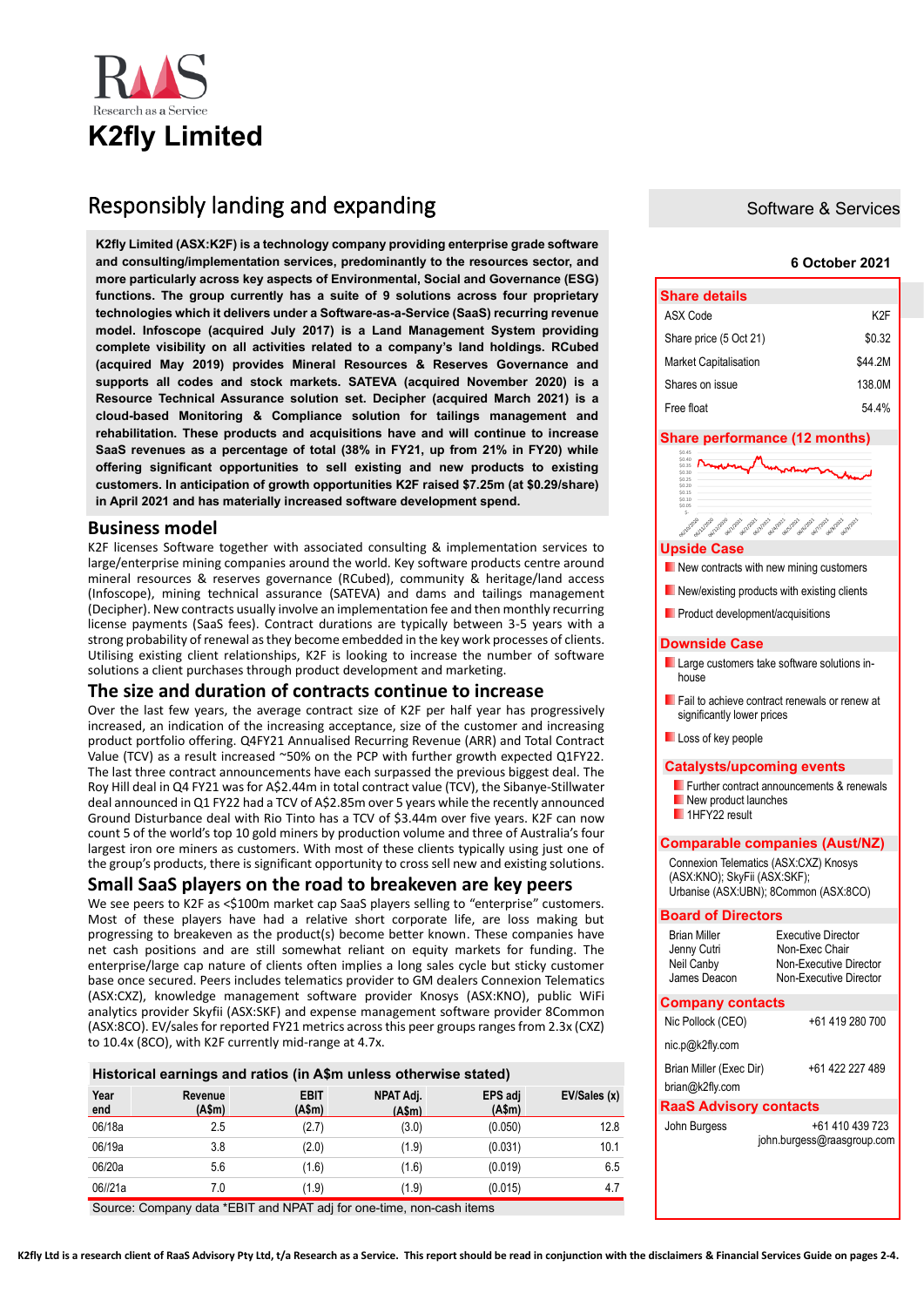

# FINANCIAL SERVICES GUIDE

**RaaS Advisory Pty Ltd**

# **ABN 99 614 783 363**

## **Corporate Authorised Representative, number 1248415**

**of**

**BR SECURITIES AUSTRALIA PTY LTD ABN 92 168 734 530 AFSL 456663**

**Effective Date: 6 th May 2021**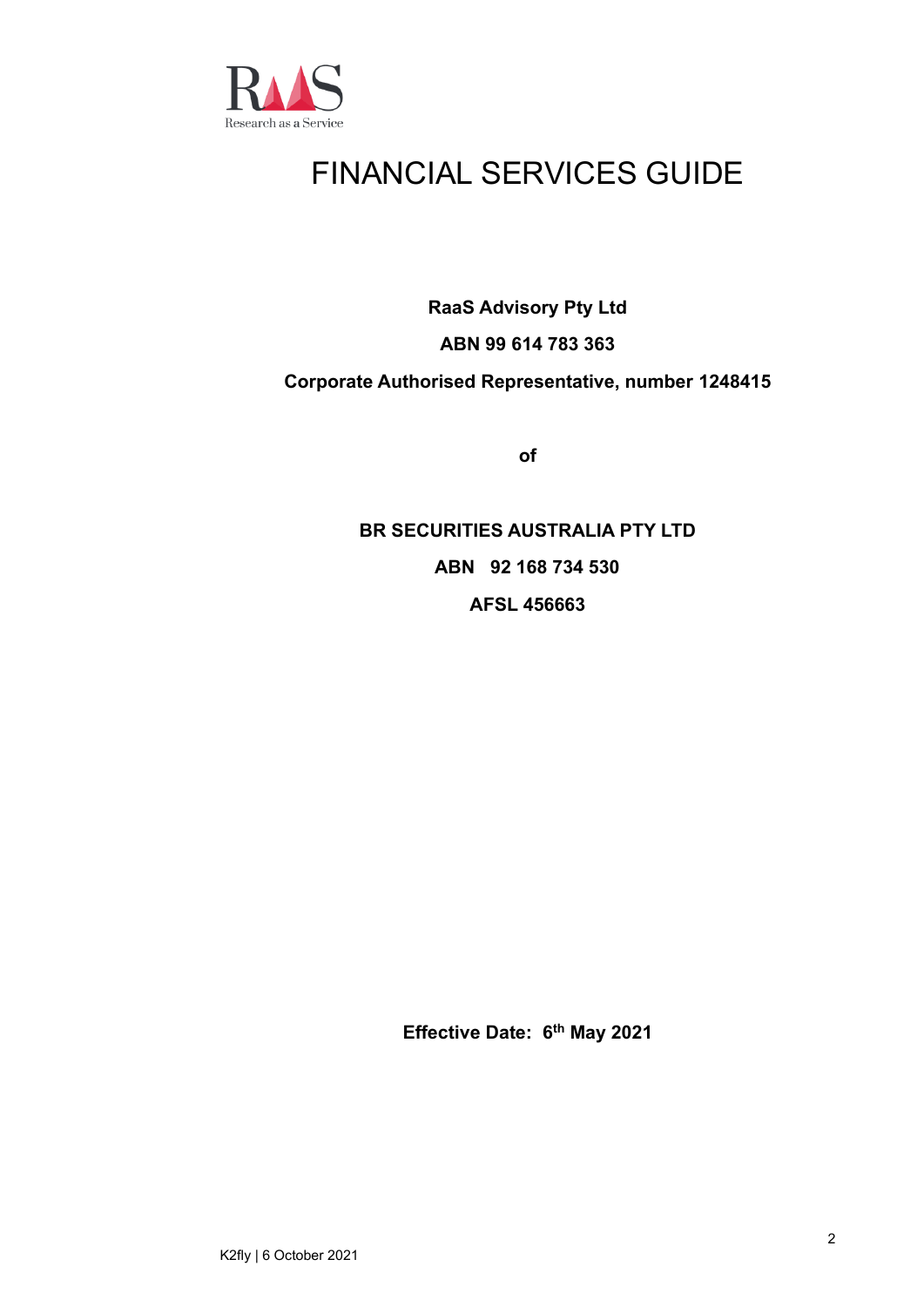

#### **About Us**

BR Securities Australia Pty Ltd (BR) is the holder of Australian Financial Services License ("AFSL") number 456663. RaaS Advisory Pty Ltd (RaaS) is an Authorised Representative (number 1248415) of BR. This Financial Service Guide (FSG) is designed to assist you in deciding whether to use RaaS's services and includes such things as

- who we are
- our services
- how we transact with you
- how we are paid, and
- complaint processes

Contact Details, BR and RaaS

BR Head Office: Level 14, 344 Queen Street, Brisbane, QLD, 4000 RaaS. 20 Halls Road Arcadia, NSW 2159 P: +61 414 354712

E: finola.burke@raasgroup.com

RaaS is the entity providing the authorised AFSL services to you as a retail or wholesale client.

#### **What Financial Services are we authorised to provide?** RaaS is authorised to

- provide general advice to retail and wholesale clients in relation to
	- Securities
- deal on behalf of retail and wholesale clients in relation to

**Securities** 

The distribution of this FSG by RaaS is authorized by BR.

#### **Our general advice service**

Please note that any advice given by RaaS is general advice, as the information or advice given will not take into account your particular objectives, financial situation or needs. You should, before acting on the advice, consider the appropriateness of the advice, having regard to your objectives, financial situation and needs. If our advice relates to the acquisition, or possible acquisition, of a particular financial product you should read any relevant Prospectus, Product Disclosure Statement or like instrument. As we only provide general advice we will not be providing a Statement of Advice. We will provide you with recommendations on securities

#### **Our dealing service**

RaaS can arrange for you to invest in securities issued under a prospectus by firstly sending you the offer document and then assisting you fill out the application from if needed.

#### **How are we paid?**

RaaS earns fees for producing research reports. Sometimes these fees are from companies for producing research reports and/or a financial model. When the fee is derived from a company, this is clearly highlighted on the front page of the report and in the disclaimers and disclosures section of the report. We may also receive a fee for our dealing service, from the company issuing the securities.

#### **Associations and Relationships**

BR, RaaS, its directors and related parties have no associations or relationships with any product issuers other than when advising retail clients to invest in managed funds when the managers of these funds may also be clients of BR. RaaS's representatives may from time to time deal in or otherwise have a financial interest in financial products recommended to you but any material ownership will be disclosed to you when relevant advice is provided.

#### **Complaints**

If you have a complaint about our service you should contact your representative and tell them about your complaint. The representative will follow BR's internal dispute resolution policy, which includes sending you a copy of the policy when required to. If you aren't satisfied with an outcome, you may contact AFCA, see below. BR is a member of the Australian Financial Complaints Authority (AFCA). AFCA provide fair and independent financial services complaint resolution that is free to consumers.

Website[: www.afca.org.au;](about:blank) Email[: info@afca.org.au;](about:blank) Telephone: 1800931678 (free call)

In writing to: Australian Financial Complaints Authority, GPO Box 3, Melbourne, VIC, 3001.

#### **Professional Indemnity Insurance**

BR has in place Professional Indemnity Insurance which satisfies the requirements for compensation under s912B of the Corporations Act and that covers our authorized representatives.